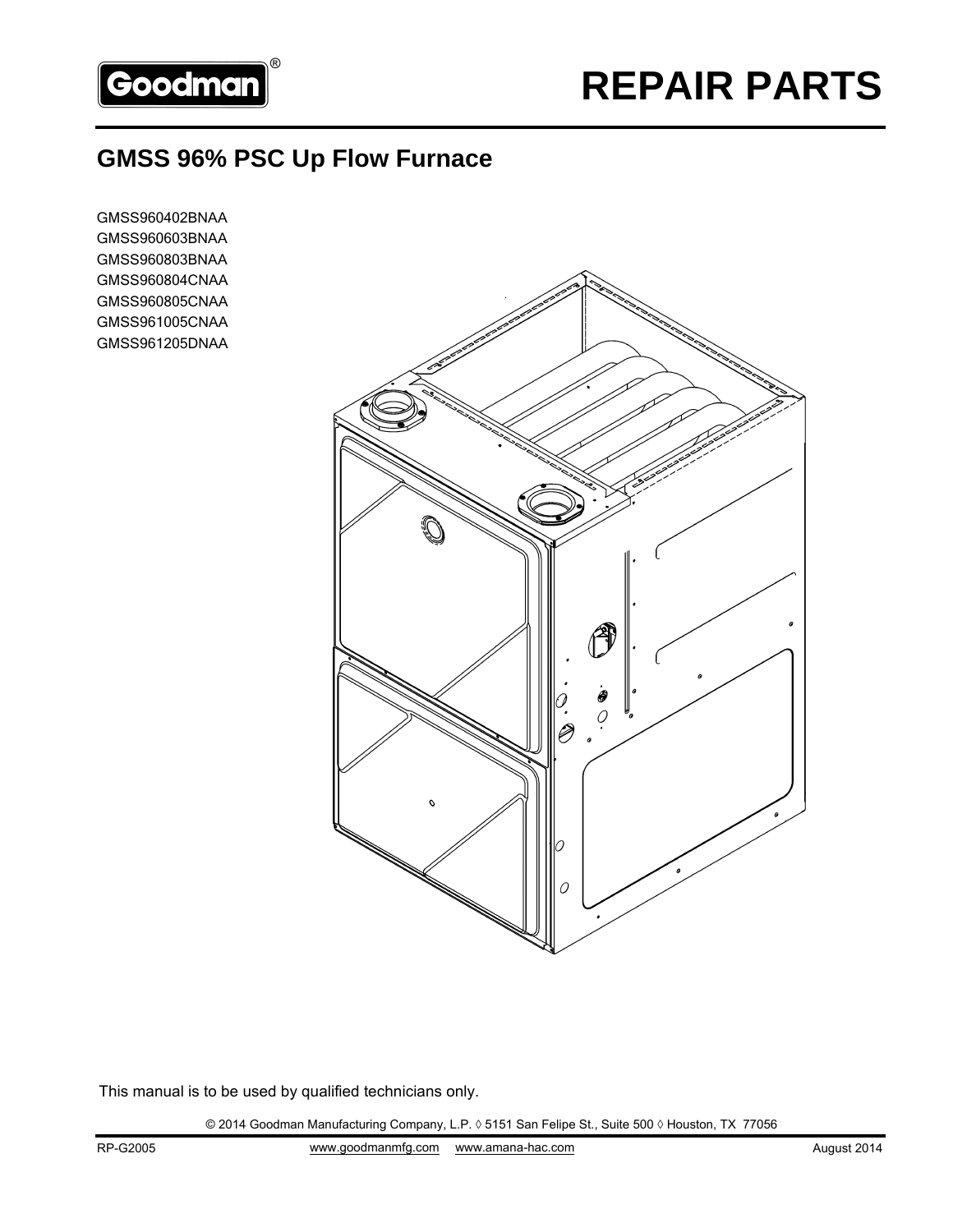#### **Index**

| <b>Functional Parts List</b> |  |
|------------------------------|--|
| Illustration and Parts       |  |

*Views shown are for parts illustrations only, not servicing procedures*

Short 90% Furnace Project

#### **Text Codes:**

AR - As Required NA - Not Available NS - Not Shown 00000000 - See Note QTY - Quantity Example (QTY 3) (If Quantity not shown, Quantity = 1) M - Model Example (M1) (If M Code not shown, then part is used on all Models)

#### **Expanded Model Nomenclature:**

 Example M1 - Model#1 M2 - Model#2 M3 - Model#3

Goodman Manufacturing Company, L.P. is not responsible for personal injury or property damage resulting from improper service. Review all service information before beginning repairs.

Warranty service must be performed by an authorized technician, using authorized factory parts. If service is required after the warranty expires, Goodman Manufacturing Company, L.P. also recommends contacting an authorized technician and using authorized factory parts.

Goodman Manufacturing Company, L.P. reserves the right to discontinue, or change at any time, specifications or designs without notice or without incurring obligations.

For assistance within the U.S.A. contact: Consumer Affairs Department Goodman Manufacturing Company, L.P. 7401 Security Way Houston, Texas 77040 877-254-4729-Telephone 713-863-2382-Facsimile

International Division International Division<br>Goodman Manufacturing Company, L.P. 7401 Security Way Houston, Texas 77040 713-861-2500-Telephone 713-863-2382-Facsimile For assistance outside the U.S.A. contact: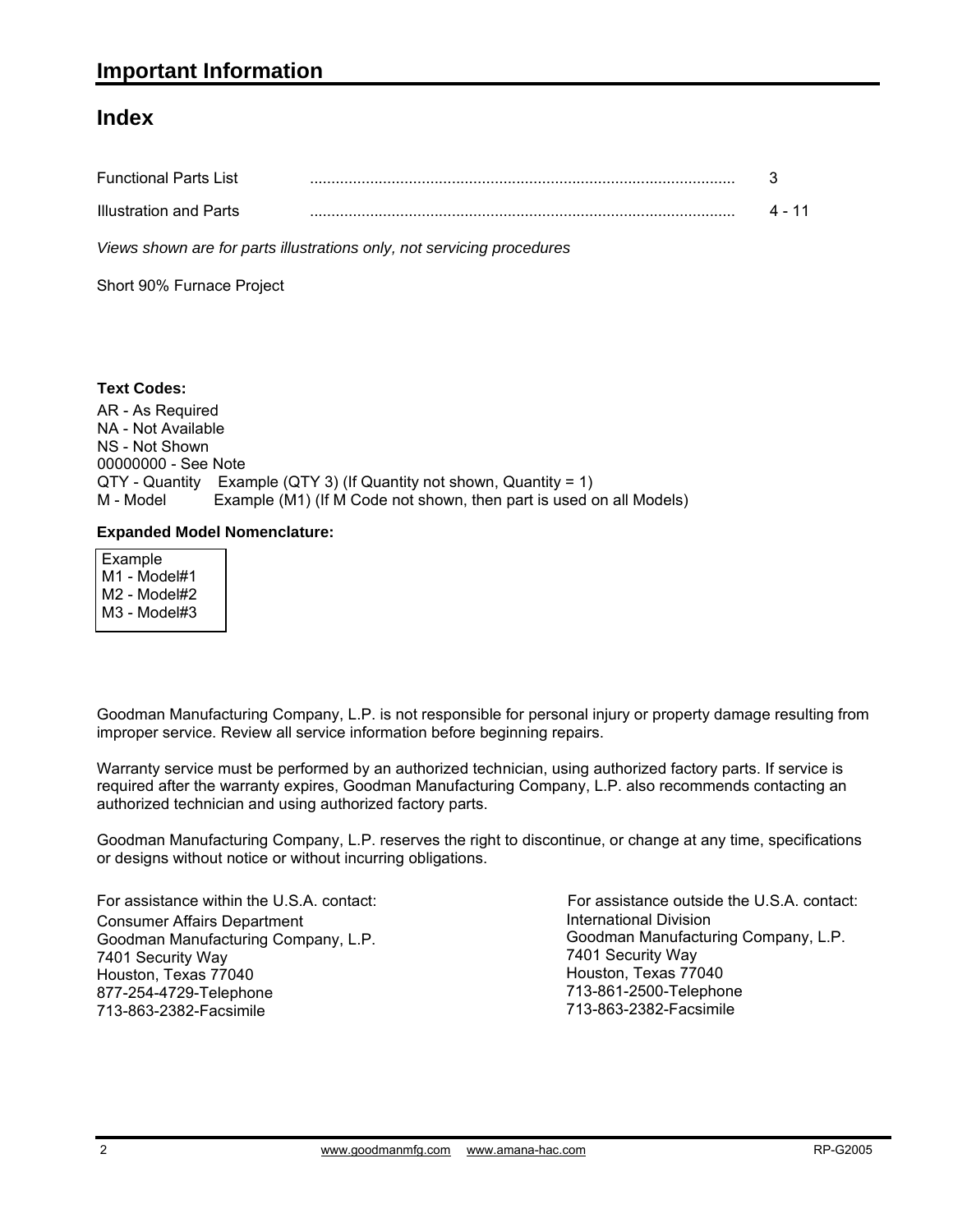#### **Functional Parts**

| Part<br>No: | <b>Description:</b>                                |
|-------------|----------------------------------------------------|
| 0163F00017  | BECKETT BURNER (QTY A/R)                           |
| 0271F00161  | BLOWER SHELL & WHEEL ASSY (M5, M6)                 |
| 0271F00163  |                                                    |
|             | BLOWER SHELL & WHEEL ASSY (M7)                     |
| 2939204     | BLWR SCROLL 10X10 (M4)                             |
| 2939203     | BLWR SCROLL 10X8 (M1, M2, M3)                      |
|             | CAP125000370VAP CAP, 12.5 MFD/370V/OVAL (M1, M2)   |
|             | CAP150000370VAP CAP, 15 MFD/370V/OVAL (M5, M6, M7) |
|             | CAP200000370VAP CAP, 20 MFD/370V/OVAL (M3, M4)     |
| 0130F00010  | <b>FLAME SENSOR</b>                                |
| 0151M00037  | <b>GAS VALVE</b>                                   |
| 0257F00366  | HEAT EXCHANGER ASSY (M1)                           |
| 0257F00374  | <b>HEAT EXCHANGER ASSY (M2)</b>                    |
| 0257F00376  | <b>HEAT EXCHANGER ASSY (M7)</b>                    |
| 0257F00379  | <b>HEAT EXCHANGER ASSY (M3)</b>                    |
| 0257F00240  | <b>HEAT EXCHANGER ASSY (M4, M5)</b>                |
| 0257F00280  | <b>HEAT EXCHANGER ASSY (M6)</b>                    |
| B1370818    | <b>INTERLOCK SWITCH</b>                            |
| 10123539    | MANUAL RESET LIMIT - ROS (M2, M4)                  |
| 10123538    | MANUAL RESET LIMIT - ROS (M1, M3, M6)              |
| 10123528    | MANUAL RESET LIMIT - ROS (M7)                      |
| 10123530    | MANUAL RESET LIMIT - ROS (M5)                      |
| 0131F00038  | MOTOR, 1/2 HP (M4)                                 |
| 0131F00030  | MOTOR, 1/2HP (M3)                                  |
| 0131F00027  | MOTOR, 1/3HP, 4SP, 6PL (M1, M2)                    |
| 0131F00031  | MOTOR, 3/4 HP (M5, M6, M7)                         |
| PCBBF135    | PCB, IGNITION, HSI, INTEG                          |
| 0130F00476  | PRESSURE SWITCH (-.1 / -.85) (M7)                  |
| 0130F00477  | PRESSURE SWITCH (-.1 / -1.27) (M3, M4,<br>M5, M6)  |
| 0130F00478  | PRESSURE SWITCH (-.1 / -1.49) (M1, M2)             |
| 20162903    | PRIMARY LIMIT - BLUE (M2, M4, M5)                  |
| 0130M00063  | PRIMARY LIMIT - GOLD 140° (M3, M7)                 |
| 0130F00038  | PRIMARY LIMIT - LT BLUE 120° (AUX) (QTY 2)         |
| 20162906    | PRIMARY LIMIT - WHITE (M1)                         |
| 20162904    | PRIMARY LIMIT-TEMPERATURE CONTROL<br>(M6)          |
| 0130F00008  | <b>SINI IGNITOR</b>                                |
| 0130M00140  | TRANSFORMER, 120V TO 24V,40VA                      |
| 0150M00042  | WHEEL, BLOWER (10 X 10) (M4)                       |
| 0150M00043  | WHEEL, BLOWER (10 X 8) (M1, M2, M3)                |
|             |                                                    |

**SPECIAL PARTS** GOODMAN NAMEPLATE

#### **Expanded Model Nomenclature**

- M1 GMSS960402BNAA M2 - GMSS960603BNAA M3 - GMSS960803BNAA M4 - GMSS960804CNAA M5 - GMSS960805CNAA
- M6 GMSS961005CNAA M7 - GMSS961205DNAA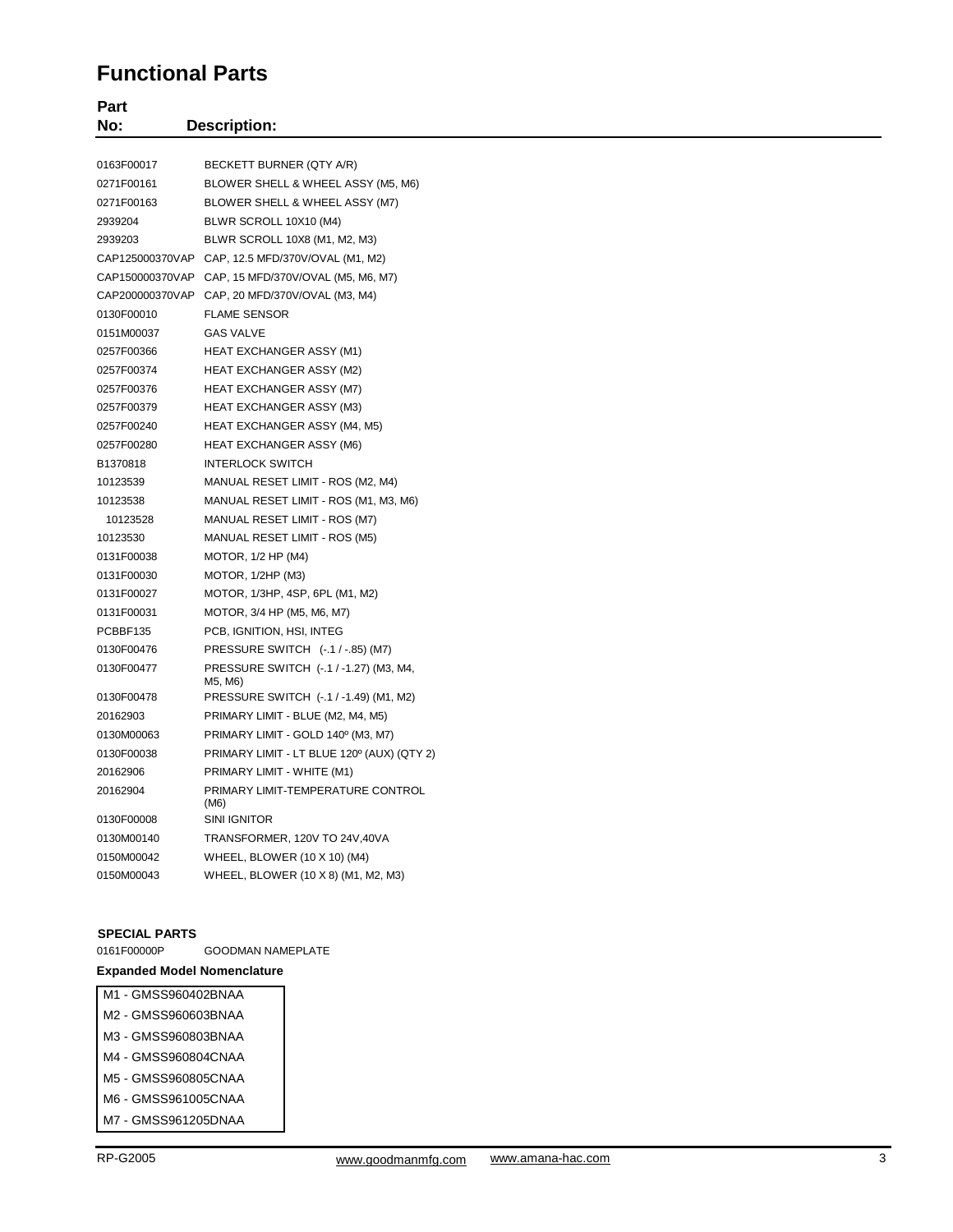# **Cabinet**

Image 1



122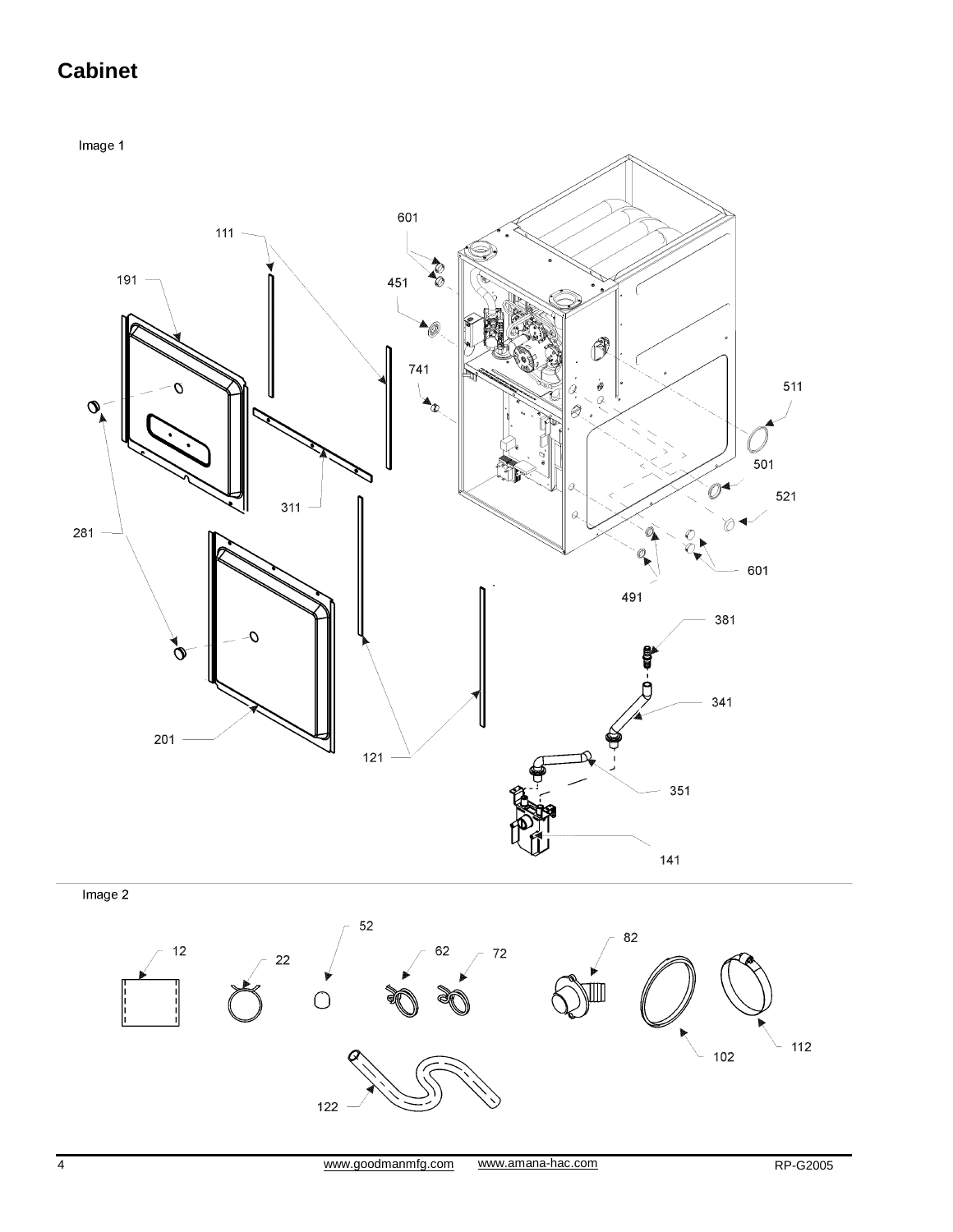## **Cabinet**

|                                                   | Ref. Part           |                             |                                       | Ref. Part |                     |  |
|---------------------------------------------------|---------------------|-----------------------------|---------------------------------------|-----------|---------------------|--|
|                                                   | No: No:             | <b>Description:</b>         |                                       | No: No:   | <b>Description:</b> |  |
| Image 1:                                          |                     |                             |                                       |           |                     |  |
| 111                                               | 0154F00024          | GASKET (QTY 2)              |                                       |           |                     |  |
| 121                                               | 0154F00023          | GASKET (QTY 2)              |                                       |           |                     |  |
| 141                                               | 0161F00046          | <b>DRAIN TRAP</b>           |                                       |           |                     |  |
| 191                                               | 0121F00292DG        |                             | DOOR ACCESS 21" PNT (M4, M5, M6)      |           |                     |  |
| 191                                               | 0121F00291DG        |                             | DOOR, ACCESS 17.5 PNT (M1, M2, M3)    |           |                     |  |
| 191                                               | 0121F00293DG        |                             | DOOR, ACCESS 24.5" PNT (M7)           |           |                     |  |
| 201                                               | 0121F00288DG        |                             | DOOR, BLOWER 17.5" PNT (M1, M2, M3)   |           |                     |  |
| 201                                               | 0121F00289DG        |                             | DOOR, BLOWER 21" PNT (M4, M5, M6)     |           |                     |  |
| 201                                               | 0121F00290DG        |                             | DOOR, BLOWER 24.5" PNT (M7)           |           |                     |  |
| 281                                               | B1392139            |                             | VIEW PORT BUSHING-BLOWER DOOR (QTY 2) |           |                     |  |
| 311                                               | 0154F00020          | DECK GASKET (M1, M2, M3)    |                                       |           |                     |  |
| 311                                               | 0154F00021          | DECK GASKET (M4, M5, M6)    |                                       |           |                     |  |
| 311                                               | 0154F00022          | DECK GASKET (M7)            |                                       |           |                     |  |
| 341                                               | 0164F00007          | <b>ELBOW/TRAP HOSE</b>      |                                       |           |                     |  |
| 351                                               | 0164F00006          | <b>COVER/TRAP HOSE</b>      |                                       |           |                     |  |
| 381                                               | 0161F00047          | <b>BARDED HOSE COUPLING</b> |                                       |           |                     |  |
| 451                                               | M0501301            | PIPE GROMMET                |                                       |           |                     |  |
| 491                                               | M0570808            | BUTTON PLUG (QTY 3)         |                                       |           |                     |  |
| 501                                               | M0570806            | <b>BUTTON PLUG</b>          |                                       |           |                     |  |
| 511                                               | M0570807            | <b>BUTTON PLUG</b>          |                                       |           |                     |  |
| 521                                               | 0161M00027          |                             | HOLE PLUG (M1, M2, M3, M6)            |           |                     |  |
| 601                                               | B1392021            |                             | PLASTIC PLUG, 1" (2713-BLK) (QTY 4)   |           |                     |  |
| 741                                               | B1392104            |                             | UNIVERSAL BUSHING UB 875              |           |                     |  |
| ΝS                                                | M0310345            | BUTTON PLUG (QTY 2)         |                                       |           |                     |  |
| ΝS                                                | 0161F00000P         | <b>GOODMAN NAMEPLATE</b>    |                                       |           |                     |  |
| <b>NS</b>                                         | 0163M00049          | HOSE CLAMP (QTY 3)          |                                       |           |                     |  |
| Image 2:                                          |                     |                             |                                       |           |                     |  |
| 12                                                | 10254303            | RUBBER COUPLING             |                                       |           |                     |  |
| 22                                                | M0119207            | HOSE CLAMP (QTY 3)          |                                       |           |                     |  |
| 52                                                | A1781105            | VINYL CAP .500              |                                       |           |                     |  |
| 62                                                | B1810011            | HOSE CLAMP 1.25             |                                       |           |                     |  |
| 72                                                | B1810005            | VINYL CAP CLAMP             |                                       |           |                     |  |
| 82                                                | 0161F00048          |                             | 45 DEGREE BARB/PVC PIPE COUPLING      |           |                     |  |
| 102                                               | M0570807            | <b>BUTTON PLUG</b>          |                                       |           |                     |  |
| 112                                               | 0163M00049          | HOSE CLAMP (QTY 3)          |                                       |           |                     |  |
| 122<br>0164M00002<br>PRESSURE SWITCH HOSE (QTY 2) |                     |                             |                                       |           |                     |  |
| <b>Expanded Model Nomenclature</b>                |                     |                             |                                       |           |                     |  |
| M1 - GMSS960402BNAA                               |                     |                             |                                       |           |                     |  |
|                                                   | M2 - GMSS960603BNAA |                             |                                       |           |                     |  |
|                                                   | M3 - GMSS960803BNAA |                             |                                       |           |                     |  |
|                                                   | M4 - GMSS960804CNAA |                             |                                       |           |                     |  |
|                                                   | M5 - GMSS960805CNAA |                             |                                       |           |                     |  |

- M6 GMSS961005CNAA
- M7 GMSS961205DNAA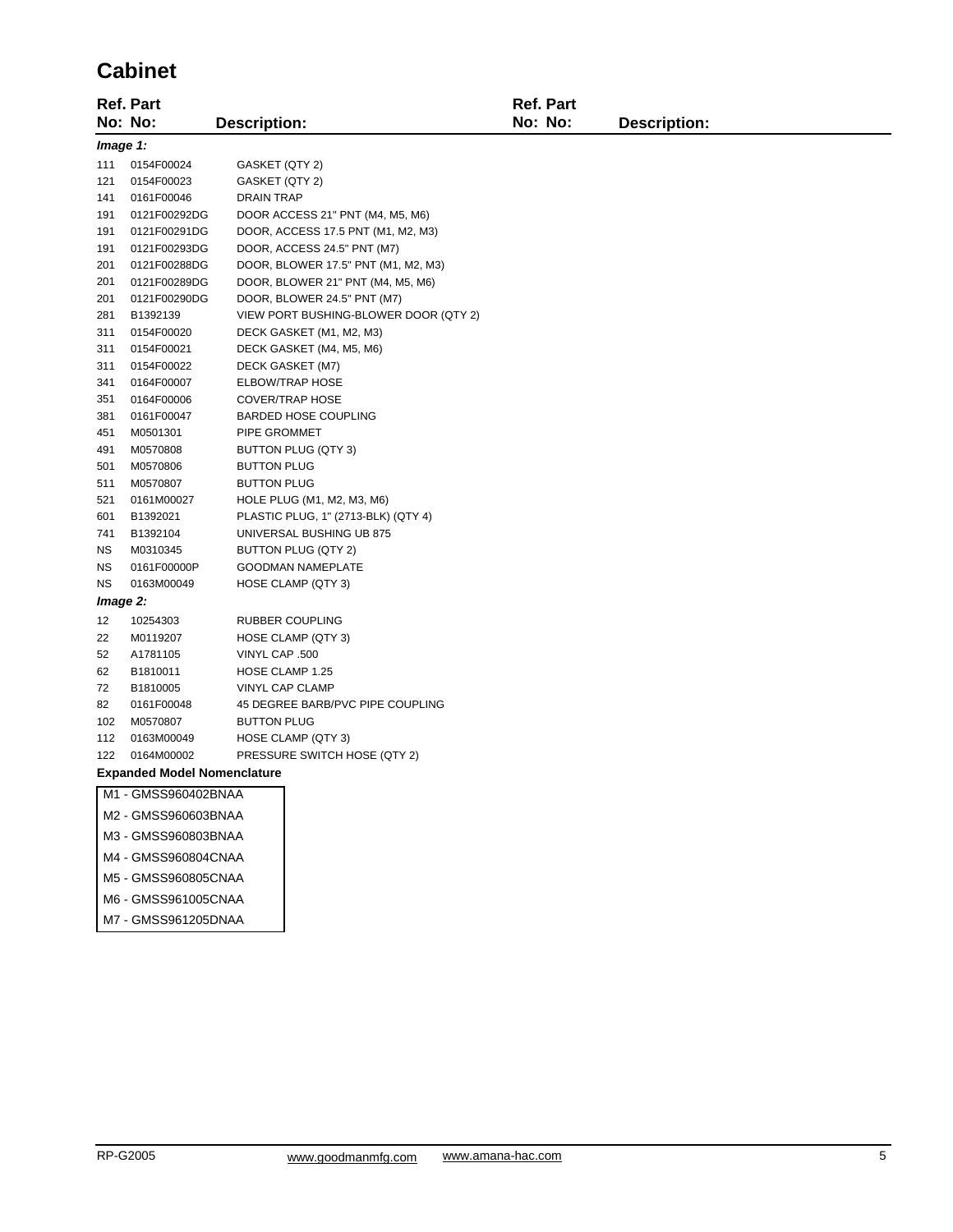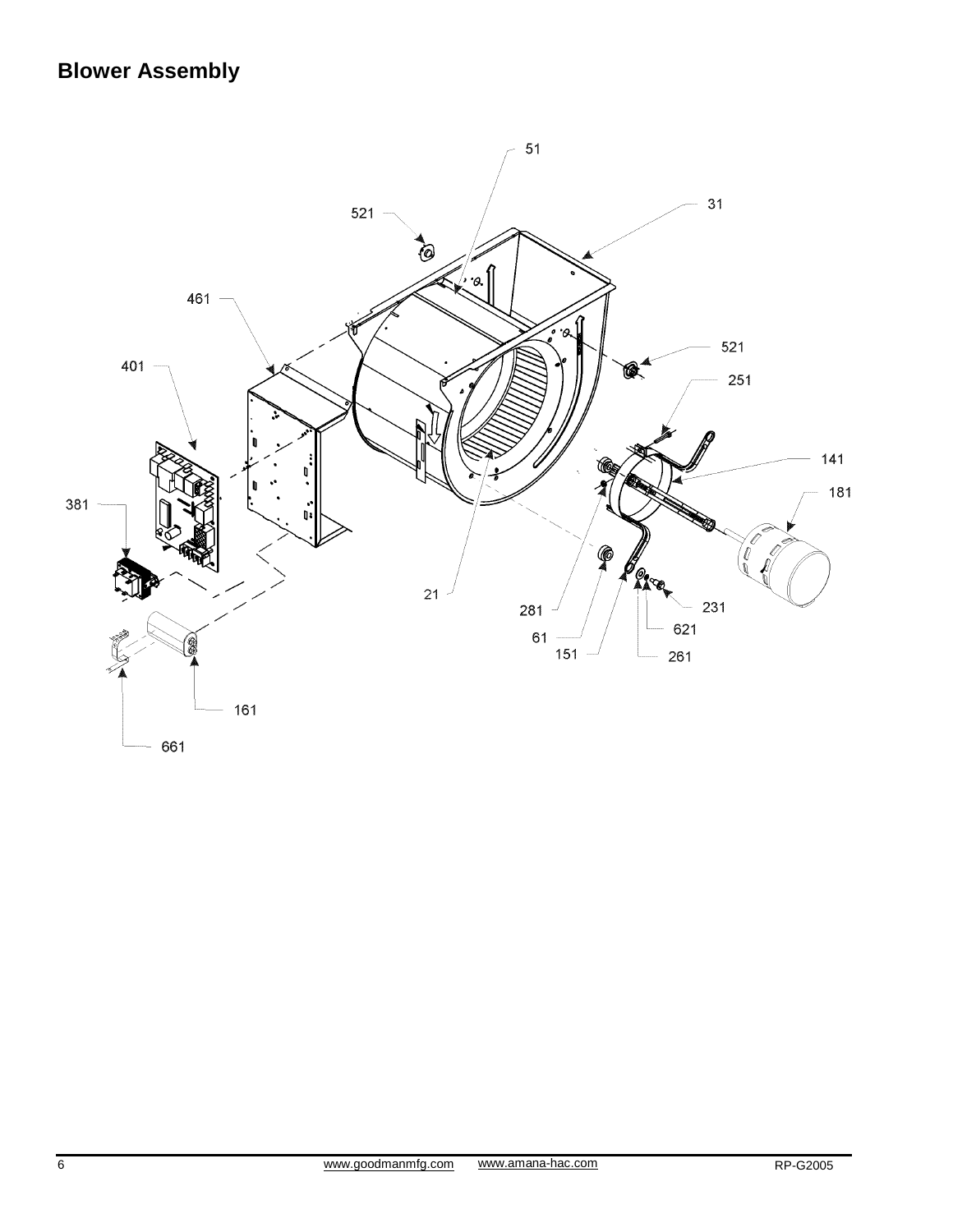## **Blower Assembly**

| <b>Ref. Part</b>                   |                     |                     |                                                    | <b>Ref. Part</b> |              |
|------------------------------------|---------------------|---------------------|----------------------------------------------------|------------------|--------------|
|                                    | No: No:             | <b>Description:</b> |                                                    | No: No:          | Description: |
|                                    | Image 1:            |                     |                                                    |                  |              |
| 21                                 | 0150M00042          |                     | WHEEL, BLOWER (10 X 10) (M4)                       |                  |              |
| 21                                 | 0150M00043          |                     | WHEEL, BLOWER (10 X 8) (M1, M2, M3)                |                  |              |
| 31                                 | 0271F00161          |                     | BLOWER SHELL & WHEEL ASSY (M5, M6)                 |                  |              |
| 31                                 | 0271F00163          |                     | BLOWER SHELL & WHEEL ASSY (M7)                     |                  |              |
| 31                                 | 2939204             |                     | BLWR SCROLL 10X10 (M4)                             |                  |              |
| 31                                 | 2939203             |                     | BLWR SCROLL 10X8 (M1, M2, M3)                      |                  |              |
| 51                                 | 764741F             |                     | BLOWER BLOCK-OFF 10 X 10 (M4)                      |                  |              |
| 51                                 | 764740              |                     | BLWR BLK-OFF, 10X8 (M1, M2, M3)                    |                  |              |
| 61                                 | A4002702            |                     | BLOWER MOTOR GROMMET (M5, M6, M7)                  |                  |              |
| 141                                | 10441601            |                     | MOTOR MOUNT BAND (M5, M6, M7)                      |                  |              |
| 151                                | 10441501            |                     | MOTOR MOUNT ARM (M5, M6, M7)                       |                  |              |
| 161                                |                     |                     | CAP125000370VAP CAP, 12.5 MFD/370V/OVAL (M1, M2)   |                  |              |
| 161                                |                     |                     | CAP150000370VAP CAP, 15 MFD/370V/OVAL (M5, M6, M7) |                  |              |
| 161                                |                     |                     | CAP200000370VAP CAP, 20 MFD/370V/OVAL (M3, M4)     |                  |              |
| 181                                | 0131F00038          |                     | MOTOR, 1/2 HP (M4)                                 |                  |              |
| 181                                | 0131F00030          |                     | MOTOR, 1/2HP (M3)                                  |                  |              |
| 181                                | 0131F00027          |                     | MOTOR, 1/3HP, 4SP, 6PL (M1, M2)                    |                  |              |
| 181                                | 0131F00031          |                     | MOTOR, 3/4 HP (M5, M6, M7)                         |                  |              |
| 231                                | M0221461            |                     | TC SCREW (M5, M6, M7)                              |                  |              |
| 231                                | M0250558            |                     | TC SCREW (M1, M2, M3, M4)                          |                  |              |
| 251                                | M0267144            |                     | MACHINE SCREW (M5, M6, M7)                         |                  |              |
| 261                                | M0274008            |                     | FLAT WASHER (M5, M6, M7)                           |                  |              |
| 281                                | M0282015            |                     | KEPS NUT (M5, M6, M7)                              |                  |              |
| 381                                | 0130M00140          |                     | TRANSFORMER, 120V TO 24V,40VA                      |                  |              |
| 401                                | PCBBF135            |                     | PCB, IGNITION, HSI, INTEG                          |                  |              |
| 461                                | 0121F00464          |                     | CONTROL MOUNTING PLATE                             |                  |              |
| 521                                | 0130F00038          |                     | PRIMARY LIMIT - LT BLUE 120° (AUX) (QTY 2)         |                  |              |
| 621                                | B1392820            |                     | SLIT LOCK WASHER (M5, M6, M7)                      |                  |              |
| 661                                | 20520901            |                     | <b>CAPACITOR STRAP</b>                             |                  |              |
| <b>NS</b>                          | B1392021            |                     | 1" PLASTIC PLUG (QTY 4)                            |                  |              |
| <b>NS</b>                          | 0259F00024          |                     | <b>HARNESS - BLOWER</b>                            |                  |              |
| <b>Expanded Model Nomenclature</b> |                     |                     |                                                    |                  |              |
|                                    | M1 - GMSS960402BNAA |                     |                                                    |                  |              |
|                                    | M2 - GMSS960603BNAA |                     |                                                    |                  |              |
| M3 - GMSS960803BNAA                |                     |                     |                                                    |                  |              |
|                                    | M4 - GMSS960804CNAA |                     |                                                    |                  |              |

- M5 GMSS960805CNAA
- M6 GMSS961005CNAA
- M7 GMSS961205DNAA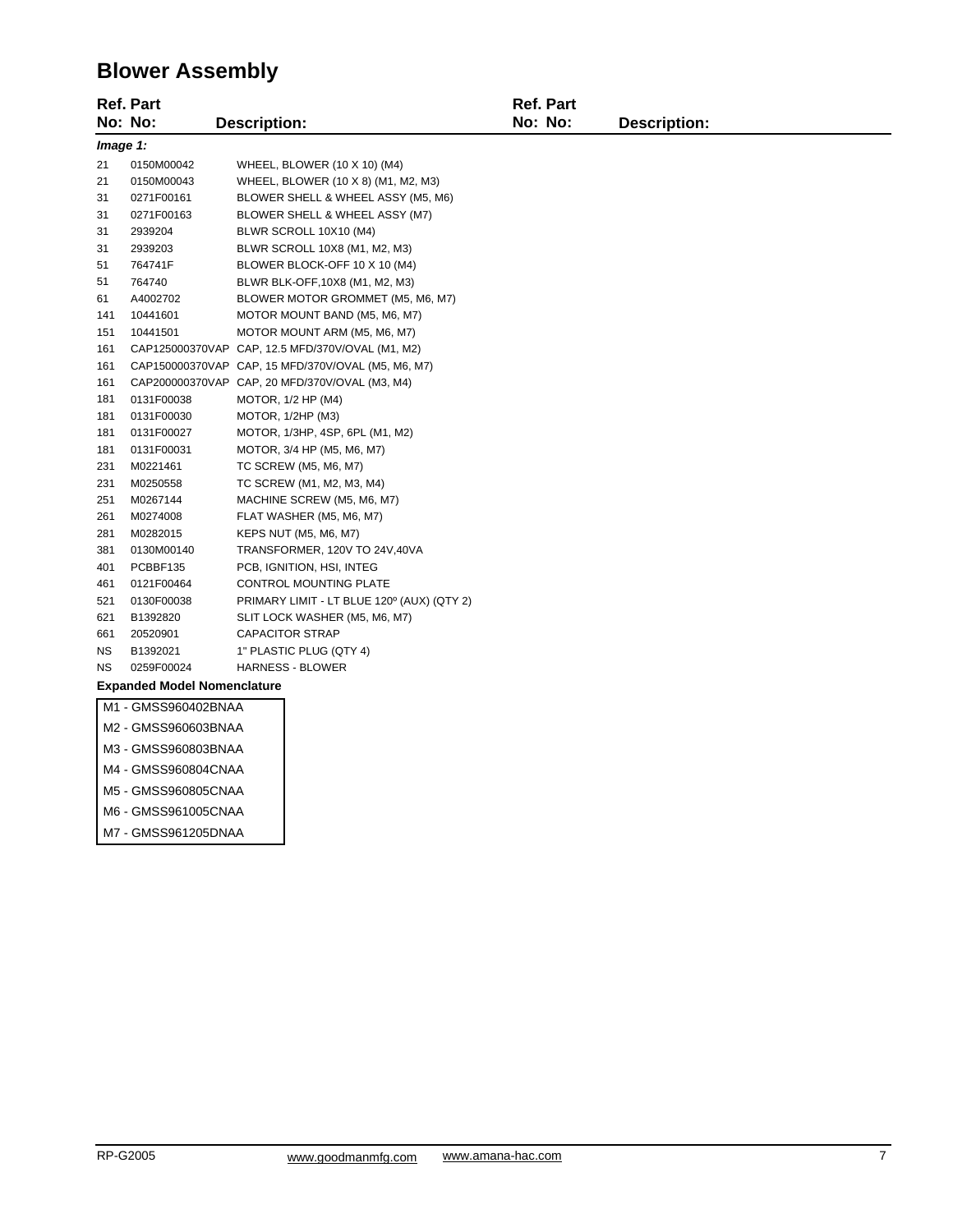# **Chassis**

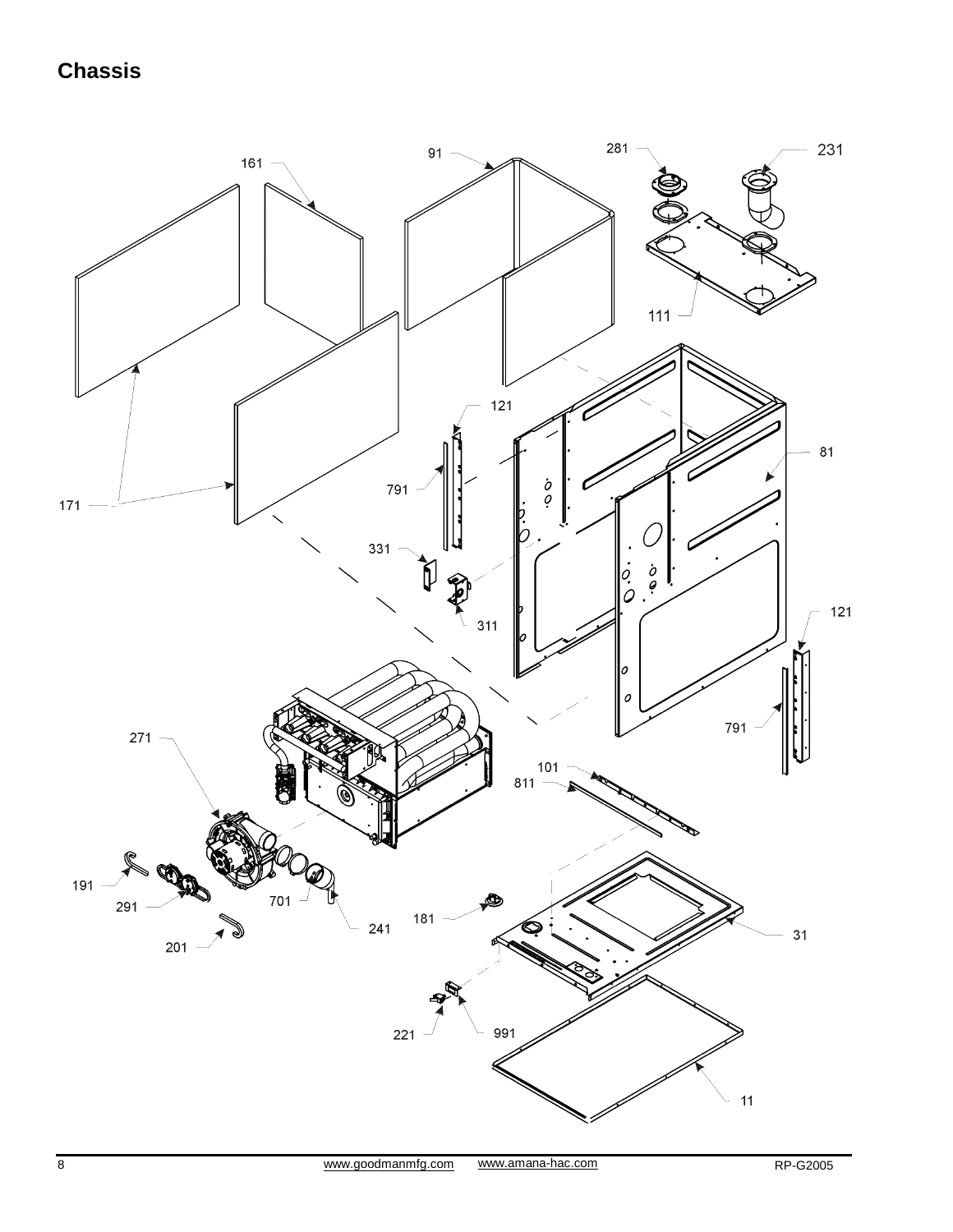## **Chassis**

| No: No:<br>No: No:<br><b>Description:</b><br><b>Description:</b><br>Image 1:<br>11<br>0121F00386DG<br>BASEPAN, UPFLOW PNT (M1, M2, M3)<br>11<br>0121F00387DG<br>BASEPAN, UPFLOW PNT (M4, M5, M6)<br>11<br>0121F00388DG<br>BASEPAN, UPFLOW PNT (M7)<br>31<br>0121F00285<br>DECK, BLOWER 17.5 (M1, M2, M3)<br>0121F00286<br>31<br>DECK, BLOWER 21 (M4, M5, M6)<br>31<br>0121F00287<br>DECK, BLOWER 24.5 (M7)<br>81<br>0121F00282<br>WRAPPER, 17.5 (M1, M2, M3)<br>81<br>0121F00283<br>WRAPPER, 21 (M4, M5, M6)<br>81<br>0121F00284<br>WRAPPER, 24.5 (M7)<br>91<br>0160F00015<br>INSULATION, HT EXCHANGER 17.5" (M1, M2, M3)<br>91<br>0160F00016<br>INSULATION, HT EXCHANGER 21" (M4, M5, M6)<br>91<br>0160F00017<br>INSULATION, HT EXCHANGER 24.5" (M7)<br>101<br>0121F00314<br>ANGLE, DECK (M1, M2, M3)<br>101<br>0121F00315<br>ANGLE, DECK (M4, M5, M6)<br>101<br>0121F00316<br>ANGLE, DECK (M7)<br>111<br>0121F00279DG<br>PAINTED TOP, FURNACE 17.5 (M1, M2, M3)<br>111<br>0121F00280DG<br>PAINTED TOP, FURNACE 21 (M4, M5, M6)<br>111<br>0121F00281DG<br>PAINTED TOP, FURNACE 24.5 (M7)<br>121<br>0121F00313<br>SIDE ANGLE (QTY 2)<br>161<br>0160F00012<br>INSULATION-BACK 17.5" (M1, M2, M3)<br>161<br>0160F00013<br>INSULATION-BACK 21" (M4, M5, M6)<br>161<br>0160F00014<br>INSULATION-BACK 24.5" (M7)<br>171<br>0160F00018<br>INSULATION, SIDE (QTY 2)<br>181<br>0159F00042<br>HARNESS-WIRING (M1, M2, M3)<br>181<br>0159F00043<br>HARNESS-WIRING (M4, M5, M6, M7)<br>191<br>PRESSURE SWITCH HOSE<br>0164M00015<br>201<br>0164M00008<br>PRESSURE SWITCH HOSE<br>221<br>B1370818<br><b>INTERLOCK SWITCH</b><br>231<br>0164F00002<br>FLUE PIPE W/BEND<br>ELBOW-FLUE, UPFLOW<br>241<br>0164F00001<br>271<br>0171M00001<br>MOTOR-ID, BLOWER<br>281<br>0161F00037<br><b>COUPLING</b><br>291<br>0130F00476<br>PRESSURE SWITCH (-.1 / -.85) (M7)<br>291<br>0130F00477<br>PRESSURE SWITCH (-.1 / -1.27) (M3, M4, M5, M6)<br>291<br>0130F00478<br>PRESSURE SWITCH (-.1 / -1.49) (M1, M2)<br>311<br>0161F00042<br><b>JUNCTION BOX</b><br>331<br>0161F00043<br><b>JUNCTION BOX LID</b><br>701<br><b>TUBE PLUG</b><br>M0326804<br>791<br>0154F00015<br>GASKET (QTY 2)<br>0154F00014<br>GASKET (M1, M2, M3)<br>811<br>0154F00016<br>GASKET (M4, M5, M6)<br>811<br>811<br>20194607<br>GASKET (M7)<br>991<br>BRACKET, DOOR SWITCH<br>0121F00389<br><b>Expanded Model Nomenclature</b><br>M1 - GMSS960402BNAA<br>M2 - GMSS960603BNAA<br>M3 - GMSS960803BNAA<br>M4 - GMSS960804CNAA<br>M5 - GMSS960805CNAA<br>M6 - GMSS961005CNAA<br>M7 - GMSS961205DNAA |  | <b>Ref. Part</b> |  |  | <b>Ref. Part</b> |  |  |
|-----------------------------------------------------------------------------------------------------------------------------------------------------------------------------------------------------------------------------------------------------------------------------------------------------------------------------------------------------------------------------------------------------------------------------------------------------------------------------------------------------------------------------------------------------------------------------------------------------------------------------------------------------------------------------------------------------------------------------------------------------------------------------------------------------------------------------------------------------------------------------------------------------------------------------------------------------------------------------------------------------------------------------------------------------------------------------------------------------------------------------------------------------------------------------------------------------------------------------------------------------------------------------------------------------------------------------------------------------------------------------------------------------------------------------------------------------------------------------------------------------------------------------------------------------------------------------------------------------------------------------------------------------------------------------------------------------------------------------------------------------------------------------------------------------------------------------------------------------------------------------------------------------------------------------------------------------------------------------------------------------------------------------------------------------------------------------------------------------------------------------------------------------------------------------------------------------------------------------------------------------------------------------------------------------------------------------------------------------------------------------------------------------------------------------------------------------------------------------------------------------------------------------------------------|--|------------------|--|--|------------------|--|--|
|                                                                                                                                                                                                                                                                                                                                                                                                                                                                                                                                                                                                                                                                                                                                                                                                                                                                                                                                                                                                                                                                                                                                                                                                                                                                                                                                                                                                                                                                                                                                                                                                                                                                                                                                                                                                                                                                                                                                                                                                                                                                                                                                                                                                                                                                                                                                                                                                                                                                                                                                               |  |                  |  |  |                  |  |  |
|                                                                                                                                                                                                                                                                                                                                                                                                                                                                                                                                                                                                                                                                                                                                                                                                                                                                                                                                                                                                                                                                                                                                                                                                                                                                                                                                                                                                                                                                                                                                                                                                                                                                                                                                                                                                                                                                                                                                                                                                                                                                                                                                                                                                                                                                                                                                                                                                                                                                                                                                               |  |                  |  |  |                  |  |  |
|                                                                                                                                                                                                                                                                                                                                                                                                                                                                                                                                                                                                                                                                                                                                                                                                                                                                                                                                                                                                                                                                                                                                                                                                                                                                                                                                                                                                                                                                                                                                                                                                                                                                                                                                                                                                                                                                                                                                                                                                                                                                                                                                                                                                                                                                                                                                                                                                                                                                                                                                               |  |                  |  |  |                  |  |  |
|                                                                                                                                                                                                                                                                                                                                                                                                                                                                                                                                                                                                                                                                                                                                                                                                                                                                                                                                                                                                                                                                                                                                                                                                                                                                                                                                                                                                                                                                                                                                                                                                                                                                                                                                                                                                                                                                                                                                                                                                                                                                                                                                                                                                                                                                                                                                                                                                                                                                                                                                               |  |                  |  |  |                  |  |  |
|                                                                                                                                                                                                                                                                                                                                                                                                                                                                                                                                                                                                                                                                                                                                                                                                                                                                                                                                                                                                                                                                                                                                                                                                                                                                                                                                                                                                                                                                                                                                                                                                                                                                                                                                                                                                                                                                                                                                                                                                                                                                                                                                                                                                                                                                                                                                                                                                                                                                                                                                               |  |                  |  |  |                  |  |  |
|                                                                                                                                                                                                                                                                                                                                                                                                                                                                                                                                                                                                                                                                                                                                                                                                                                                                                                                                                                                                                                                                                                                                                                                                                                                                                                                                                                                                                                                                                                                                                                                                                                                                                                                                                                                                                                                                                                                                                                                                                                                                                                                                                                                                                                                                                                                                                                                                                                                                                                                                               |  |                  |  |  |                  |  |  |
|                                                                                                                                                                                                                                                                                                                                                                                                                                                                                                                                                                                                                                                                                                                                                                                                                                                                                                                                                                                                                                                                                                                                                                                                                                                                                                                                                                                                                                                                                                                                                                                                                                                                                                                                                                                                                                                                                                                                                                                                                                                                                                                                                                                                                                                                                                                                                                                                                                                                                                                                               |  |                  |  |  |                  |  |  |
|                                                                                                                                                                                                                                                                                                                                                                                                                                                                                                                                                                                                                                                                                                                                                                                                                                                                                                                                                                                                                                                                                                                                                                                                                                                                                                                                                                                                                                                                                                                                                                                                                                                                                                                                                                                                                                                                                                                                                                                                                                                                                                                                                                                                                                                                                                                                                                                                                                                                                                                                               |  |                  |  |  |                  |  |  |
|                                                                                                                                                                                                                                                                                                                                                                                                                                                                                                                                                                                                                                                                                                                                                                                                                                                                                                                                                                                                                                                                                                                                                                                                                                                                                                                                                                                                                                                                                                                                                                                                                                                                                                                                                                                                                                                                                                                                                                                                                                                                                                                                                                                                                                                                                                                                                                                                                                                                                                                                               |  |                  |  |  |                  |  |  |
|                                                                                                                                                                                                                                                                                                                                                                                                                                                                                                                                                                                                                                                                                                                                                                                                                                                                                                                                                                                                                                                                                                                                                                                                                                                                                                                                                                                                                                                                                                                                                                                                                                                                                                                                                                                                                                                                                                                                                                                                                                                                                                                                                                                                                                                                                                                                                                                                                                                                                                                                               |  |                  |  |  |                  |  |  |
|                                                                                                                                                                                                                                                                                                                                                                                                                                                                                                                                                                                                                                                                                                                                                                                                                                                                                                                                                                                                                                                                                                                                                                                                                                                                                                                                                                                                                                                                                                                                                                                                                                                                                                                                                                                                                                                                                                                                                                                                                                                                                                                                                                                                                                                                                                                                                                                                                                                                                                                                               |  |                  |  |  |                  |  |  |
|                                                                                                                                                                                                                                                                                                                                                                                                                                                                                                                                                                                                                                                                                                                                                                                                                                                                                                                                                                                                                                                                                                                                                                                                                                                                                                                                                                                                                                                                                                                                                                                                                                                                                                                                                                                                                                                                                                                                                                                                                                                                                                                                                                                                                                                                                                                                                                                                                                                                                                                                               |  |                  |  |  |                  |  |  |
|                                                                                                                                                                                                                                                                                                                                                                                                                                                                                                                                                                                                                                                                                                                                                                                                                                                                                                                                                                                                                                                                                                                                                                                                                                                                                                                                                                                                                                                                                                                                                                                                                                                                                                                                                                                                                                                                                                                                                                                                                                                                                                                                                                                                                                                                                                                                                                                                                                                                                                                                               |  |                  |  |  |                  |  |  |
|                                                                                                                                                                                                                                                                                                                                                                                                                                                                                                                                                                                                                                                                                                                                                                                                                                                                                                                                                                                                                                                                                                                                                                                                                                                                                                                                                                                                                                                                                                                                                                                                                                                                                                                                                                                                                                                                                                                                                                                                                                                                                                                                                                                                                                                                                                                                                                                                                                                                                                                                               |  |                  |  |  |                  |  |  |
|                                                                                                                                                                                                                                                                                                                                                                                                                                                                                                                                                                                                                                                                                                                                                                                                                                                                                                                                                                                                                                                                                                                                                                                                                                                                                                                                                                                                                                                                                                                                                                                                                                                                                                                                                                                                                                                                                                                                                                                                                                                                                                                                                                                                                                                                                                                                                                                                                                                                                                                                               |  |                  |  |  |                  |  |  |
|                                                                                                                                                                                                                                                                                                                                                                                                                                                                                                                                                                                                                                                                                                                                                                                                                                                                                                                                                                                                                                                                                                                                                                                                                                                                                                                                                                                                                                                                                                                                                                                                                                                                                                                                                                                                                                                                                                                                                                                                                                                                                                                                                                                                                                                                                                                                                                                                                                                                                                                                               |  |                  |  |  |                  |  |  |
|                                                                                                                                                                                                                                                                                                                                                                                                                                                                                                                                                                                                                                                                                                                                                                                                                                                                                                                                                                                                                                                                                                                                                                                                                                                                                                                                                                                                                                                                                                                                                                                                                                                                                                                                                                                                                                                                                                                                                                                                                                                                                                                                                                                                                                                                                                                                                                                                                                                                                                                                               |  |                  |  |  |                  |  |  |
|                                                                                                                                                                                                                                                                                                                                                                                                                                                                                                                                                                                                                                                                                                                                                                                                                                                                                                                                                                                                                                                                                                                                                                                                                                                                                                                                                                                                                                                                                                                                                                                                                                                                                                                                                                                                                                                                                                                                                                                                                                                                                                                                                                                                                                                                                                                                                                                                                                                                                                                                               |  |                  |  |  |                  |  |  |
|                                                                                                                                                                                                                                                                                                                                                                                                                                                                                                                                                                                                                                                                                                                                                                                                                                                                                                                                                                                                                                                                                                                                                                                                                                                                                                                                                                                                                                                                                                                                                                                                                                                                                                                                                                                                                                                                                                                                                                                                                                                                                                                                                                                                                                                                                                                                                                                                                                                                                                                                               |  |                  |  |  |                  |  |  |
|                                                                                                                                                                                                                                                                                                                                                                                                                                                                                                                                                                                                                                                                                                                                                                                                                                                                                                                                                                                                                                                                                                                                                                                                                                                                                                                                                                                                                                                                                                                                                                                                                                                                                                                                                                                                                                                                                                                                                                                                                                                                                                                                                                                                                                                                                                                                                                                                                                                                                                                                               |  |                  |  |  |                  |  |  |
|                                                                                                                                                                                                                                                                                                                                                                                                                                                                                                                                                                                                                                                                                                                                                                                                                                                                                                                                                                                                                                                                                                                                                                                                                                                                                                                                                                                                                                                                                                                                                                                                                                                                                                                                                                                                                                                                                                                                                                                                                                                                                                                                                                                                                                                                                                                                                                                                                                                                                                                                               |  |                  |  |  |                  |  |  |
|                                                                                                                                                                                                                                                                                                                                                                                                                                                                                                                                                                                                                                                                                                                                                                                                                                                                                                                                                                                                                                                                                                                                                                                                                                                                                                                                                                                                                                                                                                                                                                                                                                                                                                                                                                                                                                                                                                                                                                                                                                                                                                                                                                                                                                                                                                                                                                                                                                                                                                                                               |  |                  |  |  |                  |  |  |
|                                                                                                                                                                                                                                                                                                                                                                                                                                                                                                                                                                                                                                                                                                                                                                                                                                                                                                                                                                                                                                                                                                                                                                                                                                                                                                                                                                                                                                                                                                                                                                                                                                                                                                                                                                                                                                                                                                                                                                                                                                                                                                                                                                                                                                                                                                                                                                                                                                                                                                                                               |  |                  |  |  |                  |  |  |
|                                                                                                                                                                                                                                                                                                                                                                                                                                                                                                                                                                                                                                                                                                                                                                                                                                                                                                                                                                                                                                                                                                                                                                                                                                                                                                                                                                                                                                                                                                                                                                                                                                                                                                                                                                                                                                                                                                                                                                                                                                                                                                                                                                                                                                                                                                                                                                                                                                                                                                                                               |  |                  |  |  |                  |  |  |
|                                                                                                                                                                                                                                                                                                                                                                                                                                                                                                                                                                                                                                                                                                                                                                                                                                                                                                                                                                                                                                                                                                                                                                                                                                                                                                                                                                                                                                                                                                                                                                                                                                                                                                                                                                                                                                                                                                                                                                                                                                                                                                                                                                                                                                                                                                                                                                                                                                                                                                                                               |  |                  |  |  |                  |  |  |
|                                                                                                                                                                                                                                                                                                                                                                                                                                                                                                                                                                                                                                                                                                                                                                                                                                                                                                                                                                                                                                                                                                                                                                                                                                                                                                                                                                                                                                                                                                                                                                                                                                                                                                                                                                                                                                                                                                                                                                                                                                                                                                                                                                                                                                                                                                                                                                                                                                                                                                                                               |  |                  |  |  |                  |  |  |
|                                                                                                                                                                                                                                                                                                                                                                                                                                                                                                                                                                                                                                                                                                                                                                                                                                                                                                                                                                                                                                                                                                                                                                                                                                                                                                                                                                                                                                                                                                                                                                                                                                                                                                                                                                                                                                                                                                                                                                                                                                                                                                                                                                                                                                                                                                                                                                                                                                                                                                                                               |  |                  |  |  |                  |  |  |
|                                                                                                                                                                                                                                                                                                                                                                                                                                                                                                                                                                                                                                                                                                                                                                                                                                                                                                                                                                                                                                                                                                                                                                                                                                                                                                                                                                                                                                                                                                                                                                                                                                                                                                                                                                                                                                                                                                                                                                                                                                                                                                                                                                                                                                                                                                                                                                                                                                                                                                                                               |  |                  |  |  |                  |  |  |
|                                                                                                                                                                                                                                                                                                                                                                                                                                                                                                                                                                                                                                                                                                                                                                                                                                                                                                                                                                                                                                                                                                                                                                                                                                                                                                                                                                                                                                                                                                                                                                                                                                                                                                                                                                                                                                                                                                                                                                                                                                                                                                                                                                                                                                                                                                                                                                                                                                                                                                                                               |  |                  |  |  |                  |  |  |
|                                                                                                                                                                                                                                                                                                                                                                                                                                                                                                                                                                                                                                                                                                                                                                                                                                                                                                                                                                                                                                                                                                                                                                                                                                                                                                                                                                                                                                                                                                                                                                                                                                                                                                                                                                                                                                                                                                                                                                                                                                                                                                                                                                                                                                                                                                                                                                                                                                                                                                                                               |  |                  |  |  |                  |  |  |
|                                                                                                                                                                                                                                                                                                                                                                                                                                                                                                                                                                                                                                                                                                                                                                                                                                                                                                                                                                                                                                                                                                                                                                                                                                                                                                                                                                                                                                                                                                                                                                                                                                                                                                                                                                                                                                                                                                                                                                                                                                                                                                                                                                                                                                                                                                                                                                                                                                                                                                                                               |  |                  |  |  |                  |  |  |
|                                                                                                                                                                                                                                                                                                                                                                                                                                                                                                                                                                                                                                                                                                                                                                                                                                                                                                                                                                                                                                                                                                                                                                                                                                                                                                                                                                                                                                                                                                                                                                                                                                                                                                                                                                                                                                                                                                                                                                                                                                                                                                                                                                                                                                                                                                                                                                                                                                                                                                                                               |  |                  |  |  |                  |  |  |
|                                                                                                                                                                                                                                                                                                                                                                                                                                                                                                                                                                                                                                                                                                                                                                                                                                                                                                                                                                                                                                                                                                                                                                                                                                                                                                                                                                                                                                                                                                                                                                                                                                                                                                                                                                                                                                                                                                                                                                                                                                                                                                                                                                                                                                                                                                                                                                                                                                                                                                                                               |  |                  |  |  |                  |  |  |
|                                                                                                                                                                                                                                                                                                                                                                                                                                                                                                                                                                                                                                                                                                                                                                                                                                                                                                                                                                                                                                                                                                                                                                                                                                                                                                                                                                                                                                                                                                                                                                                                                                                                                                                                                                                                                                                                                                                                                                                                                                                                                                                                                                                                                                                                                                                                                                                                                                                                                                                                               |  |                  |  |  |                  |  |  |
|                                                                                                                                                                                                                                                                                                                                                                                                                                                                                                                                                                                                                                                                                                                                                                                                                                                                                                                                                                                                                                                                                                                                                                                                                                                                                                                                                                                                                                                                                                                                                                                                                                                                                                                                                                                                                                                                                                                                                                                                                                                                                                                                                                                                                                                                                                                                                                                                                                                                                                                                               |  |                  |  |  |                  |  |  |
|                                                                                                                                                                                                                                                                                                                                                                                                                                                                                                                                                                                                                                                                                                                                                                                                                                                                                                                                                                                                                                                                                                                                                                                                                                                                                                                                                                                                                                                                                                                                                                                                                                                                                                                                                                                                                                                                                                                                                                                                                                                                                                                                                                                                                                                                                                                                                                                                                                                                                                                                               |  |                  |  |  |                  |  |  |
|                                                                                                                                                                                                                                                                                                                                                                                                                                                                                                                                                                                                                                                                                                                                                                                                                                                                                                                                                                                                                                                                                                                                                                                                                                                                                                                                                                                                                                                                                                                                                                                                                                                                                                                                                                                                                                                                                                                                                                                                                                                                                                                                                                                                                                                                                                                                                                                                                                                                                                                                               |  |                  |  |  |                  |  |  |
|                                                                                                                                                                                                                                                                                                                                                                                                                                                                                                                                                                                                                                                                                                                                                                                                                                                                                                                                                                                                                                                                                                                                                                                                                                                                                                                                                                                                                                                                                                                                                                                                                                                                                                                                                                                                                                                                                                                                                                                                                                                                                                                                                                                                                                                                                                                                                                                                                                                                                                                                               |  |                  |  |  |                  |  |  |
|                                                                                                                                                                                                                                                                                                                                                                                                                                                                                                                                                                                                                                                                                                                                                                                                                                                                                                                                                                                                                                                                                                                                                                                                                                                                                                                                                                                                                                                                                                                                                                                                                                                                                                                                                                                                                                                                                                                                                                                                                                                                                                                                                                                                                                                                                                                                                                                                                                                                                                                                               |  |                  |  |  |                  |  |  |
|                                                                                                                                                                                                                                                                                                                                                                                                                                                                                                                                                                                                                                                                                                                                                                                                                                                                                                                                                                                                                                                                                                                                                                                                                                                                                                                                                                                                                                                                                                                                                                                                                                                                                                                                                                                                                                                                                                                                                                                                                                                                                                                                                                                                                                                                                                                                                                                                                                                                                                                                               |  |                  |  |  |                  |  |  |
|                                                                                                                                                                                                                                                                                                                                                                                                                                                                                                                                                                                                                                                                                                                                                                                                                                                                                                                                                                                                                                                                                                                                                                                                                                                                                                                                                                                                                                                                                                                                                                                                                                                                                                                                                                                                                                                                                                                                                                                                                                                                                                                                                                                                                                                                                                                                                                                                                                                                                                                                               |  |                  |  |  |                  |  |  |
|                                                                                                                                                                                                                                                                                                                                                                                                                                                                                                                                                                                                                                                                                                                                                                                                                                                                                                                                                                                                                                                                                                                                                                                                                                                                                                                                                                                                                                                                                                                                                                                                                                                                                                                                                                                                                                                                                                                                                                                                                                                                                                                                                                                                                                                                                                                                                                                                                                                                                                                                               |  |                  |  |  |                  |  |  |
|                                                                                                                                                                                                                                                                                                                                                                                                                                                                                                                                                                                                                                                                                                                                                                                                                                                                                                                                                                                                                                                                                                                                                                                                                                                                                                                                                                                                                                                                                                                                                                                                                                                                                                                                                                                                                                                                                                                                                                                                                                                                                                                                                                                                                                                                                                                                                                                                                                                                                                                                               |  |                  |  |  |                  |  |  |
|                                                                                                                                                                                                                                                                                                                                                                                                                                                                                                                                                                                                                                                                                                                                                                                                                                                                                                                                                                                                                                                                                                                                                                                                                                                                                                                                                                                                                                                                                                                                                                                                                                                                                                                                                                                                                                                                                                                                                                                                                                                                                                                                                                                                                                                                                                                                                                                                                                                                                                                                               |  |                  |  |  |                  |  |  |
|                                                                                                                                                                                                                                                                                                                                                                                                                                                                                                                                                                                                                                                                                                                                                                                                                                                                                                                                                                                                                                                                                                                                                                                                                                                                                                                                                                                                                                                                                                                                                                                                                                                                                                                                                                                                                                                                                                                                                                                                                                                                                                                                                                                                                                                                                                                                                                                                                                                                                                                                               |  |                  |  |  |                  |  |  |
|                                                                                                                                                                                                                                                                                                                                                                                                                                                                                                                                                                                                                                                                                                                                                                                                                                                                                                                                                                                                                                                                                                                                                                                                                                                                                                                                                                                                                                                                                                                                                                                                                                                                                                                                                                                                                                                                                                                                                                                                                                                                                                                                                                                                                                                                                                                                                                                                                                                                                                                                               |  |                  |  |  |                  |  |  |
|                                                                                                                                                                                                                                                                                                                                                                                                                                                                                                                                                                                                                                                                                                                                                                                                                                                                                                                                                                                                                                                                                                                                                                                                                                                                                                                                                                                                                                                                                                                                                                                                                                                                                                                                                                                                                                                                                                                                                                                                                                                                                                                                                                                                                                                                                                                                                                                                                                                                                                                                               |  |                  |  |  |                  |  |  |
|                                                                                                                                                                                                                                                                                                                                                                                                                                                                                                                                                                                                                                                                                                                                                                                                                                                                                                                                                                                                                                                                                                                                                                                                                                                                                                                                                                                                                                                                                                                                                                                                                                                                                                                                                                                                                                                                                                                                                                                                                                                                                                                                                                                                                                                                                                                                                                                                                                                                                                                                               |  |                  |  |  |                  |  |  |
|                                                                                                                                                                                                                                                                                                                                                                                                                                                                                                                                                                                                                                                                                                                                                                                                                                                                                                                                                                                                                                                                                                                                                                                                                                                                                                                                                                                                                                                                                                                                                                                                                                                                                                                                                                                                                                                                                                                                                                                                                                                                                                                                                                                                                                                                                                                                                                                                                                                                                                                                               |  |                  |  |  |                  |  |  |
|                                                                                                                                                                                                                                                                                                                                                                                                                                                                                                                                                                                                                                                                                                                                                                                                                                                                                                                                                                                                                                                                                                                                                                                                                                                                                                                                                                                                                                                                                                                                                                                                                                                                                                                                                                                                                                                                                                                                                                                                                                                                                                                                                                                                                                                                                                                                                                                                                                                                                                                                               |  |                  |  |  |                  |  |  |
|                                                                                                                                                                                                                                                                                                                                                                                                                                                                                                                                                                                                                                                                                                                                                                                                                                                                                                                                                                                                                                                                                                                                                                                                                                                                                                                                                                                                                                                                                                                                                                                                                                                                                                                                                                                                                                                                                                                                                                                                                                                                                                                                                                                                                                                                                                                                                                                                                                                                                                                                               |  |                  |  |  |                  |  |  |
|                                                                                                                                                                                                                                                                                                                                                                                                                                                                                                                                                                                                                                                                                                                                                                                                                                                                                                                                                                                                                                                                                                                                                                                                                                                                                                                                                                                                                                                                                                                                                                                                                                                                                                                                                                                                                                                                                                                                                                                                                                                                                                                                                                                                                                                                                                                                                                                                                                                                                                                                               |  |                  |  |  |                  |  |  |
|                                                                                                                                                                                                                                                                                                                                                                                                                                                                                                                                                                                                                                                                                                                                                                                                                                                                                                                                                                                                                                                                                                                                                                                                                                                                                                                                                                                                                                                                                                                                                                                                                                                                                                                                                                                                                                                                                                                                                                                                                                                                                                                                                                                                                                                                                                                                                                                                                                                                                                                                               |  |                  |  |  |                  |  |  |
|                                                                                                                                                                                                                                                                                                                                                                                                                                                                                                                                                                                                                                                                                                                                                                                                                                                                                                                                                                                                                                                                                                                                                                                                                                                                                                                                                                                                                                                                                                                                                                                                                                                                                                                                                                                                                                                                                                                                                                                                                                                                                                                                                                                                                                                                                                                                                                                                                                                                                                                                               |  |                  |  |  |                  |  |  |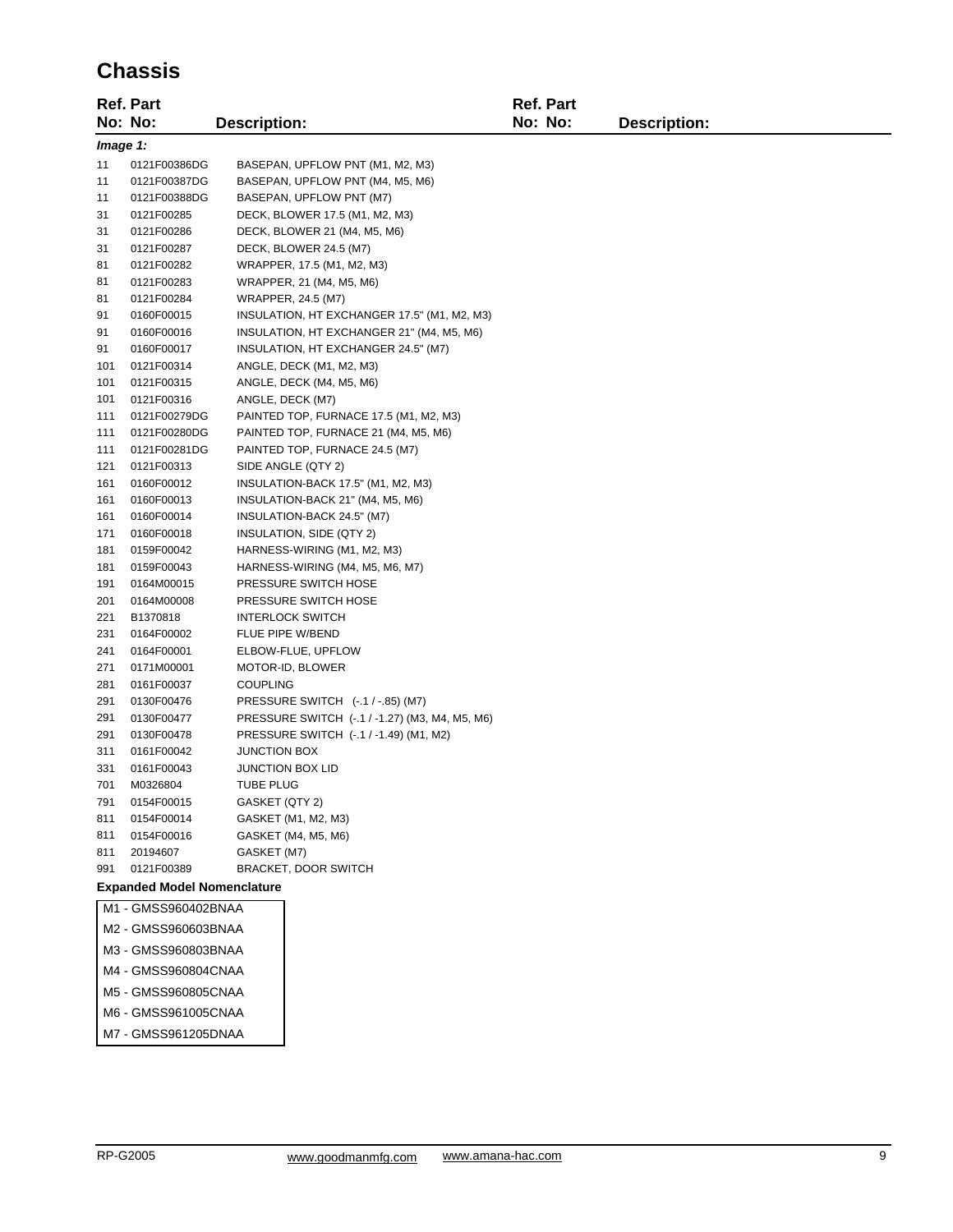# **Heat Exchanger / Manifold / Gas Valve**